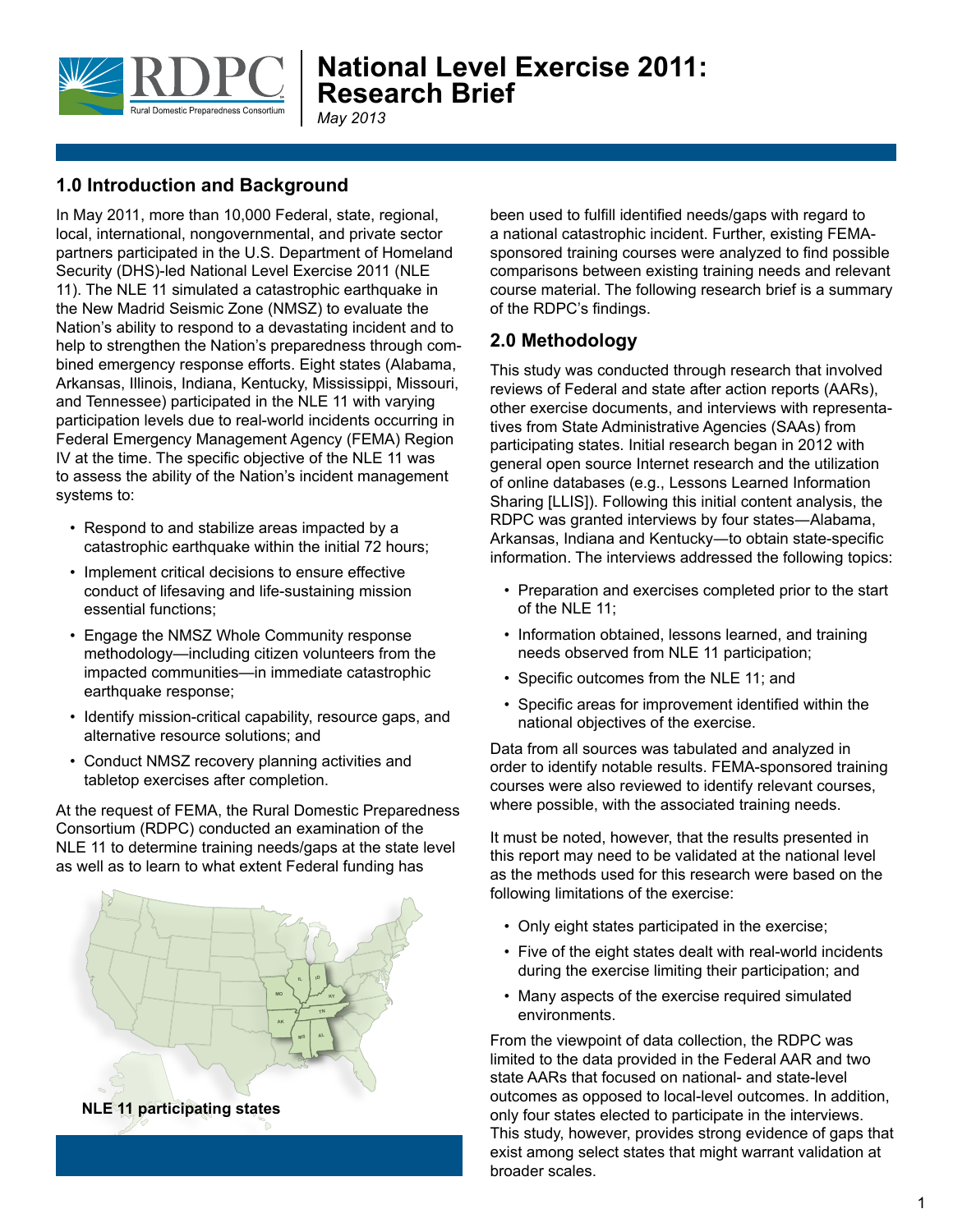## **3.1 Training Needs Identification**

Overall, the RDPC identified 31 specific training needs, nine of which may be considered significant. The nine significant gaps in training are presented in Table 3-1 along with their associated Core Capabilities as defined in the *National Preparedness Goal*. Overall, the majority of training needs identified during the NLE 11 focus on issues surrounding operational coordination, operational communications, and mass care services, all of which are consistent with responding to a catastrophic incident. The most commonly identified training gap/need, however, was effectively utilizing social media to manage, track, and share information during a disaster or other major incident. All SAAs interviewed and Federal documents reviewed expressed a need for this type of training. Further, the use of social media among authorities to manage public information is becoming increasingly important given the widespread use of the technology among citizens. Other common training gaps focused on topics related to sheltering, private and volunteer asset resource management, and emergency operations centers (EOCs).

# **3.2 Utilization of Federal Funding**

Information from the SAA interviews provides evidence supporting the use of Federal funding to fulfill training needs/gaps as well as to address other issues, both before and after the NLE 11. Prior to the NLE 11, SAAs indicated that the following types of activities were funded via Federal funding (e.g., Federal Homeland Security Grant Program, FEMA National Earthquake Hazards Reduction Program [NEHRP] Earthquake State Assistance Program):

- Conducted ICS training, including position-specific training, and earthquake-related training (e.g., *FEMA 154 Rapid Visual Screening of Buildings for Potential Seismic Hazards and ATC 20 Post-Earthquake Safety Evaluation of Buildings*);
- Facilitated multiple state-level exercises in regards to earthquake response; and
- Developed state and local earthquake response plans and templates.

Post-NLE 11, states have continued to utilize Federal funding, including the Federal Emergency Management Performance Grant, to address training and other needs. Examples of these activities include:

- Provided preparedness training to the private sector to support the Whole Community concept;
- Completed necessary upgrades to communications infrastructure and WebEOC services; and

• Trained response personnel, building inspectors/ engineers, and emergency managers as well as promoted citizen awareness in order to support the state's earthquake preparedness program.

#### **3.3 Utilization of NLE 11 Outcomes**

According to SAAs, several devastating weather-related incidents occurred both pre- and post-NLE 11 in the central United States thereby providing a unique opportunity for emergency responders to apply knowledge, skills, and abilities (KSAs) and lessons learned from the exercise to update emergency operations plans and to conduct additional preparedness activities. Specially, there were three tornado-related incidents that impacted the following NLE 11 participating states:

- 1. April 27, 2011 Alabama
- 2. May 22, 2011 Missouri
- 3. March 2-3, 2012 Indiana

The Alabama SAA indicated that the state benefited from preparation for the NLE 11 (e.g., Resource Allocation Workshop [RAW] and National Tabletop Exercise [NTTX]) during the April 27, 2011 tornado outbreak in the estate. Further, the relationships that were established and training completed during the NLE 11 preparation enabled Alabama to effectively respond during the tornado outbreak.

Less than a month later, the community of Joplin, Missouri was devastated by an Enhanced Fujita scale 5 (EF5) tornado on May 22, 2011. Fortunately, the state officials were able to utilize its preparations and training from the NLE 11 to help coordinate and assist in immediate response efforts after the tornado. Joplin embraced the Whole Community, as the private sector and religious organizations played a large role in the response and recovery efforts. A FEMA External Affairs Specialist in FEMA Region VII stated that Joplin is a great example of the Whole Community approach, saying "it's the best I've seen in a long time."

Similar to Missouri, the Indiana SAA indicated that the state directly applied lessons learned through the NLE 11 during the deadly tornado outbreak in March 2012, which also helped to validate the emergency response plans that were put into place after the NLE 11. Lastly, Kentucky has also utilized lessons learned from the NLE 11 to refine and validate the state's earthquake preparedness plan as well as to refine the state's ice storm preparedness plan.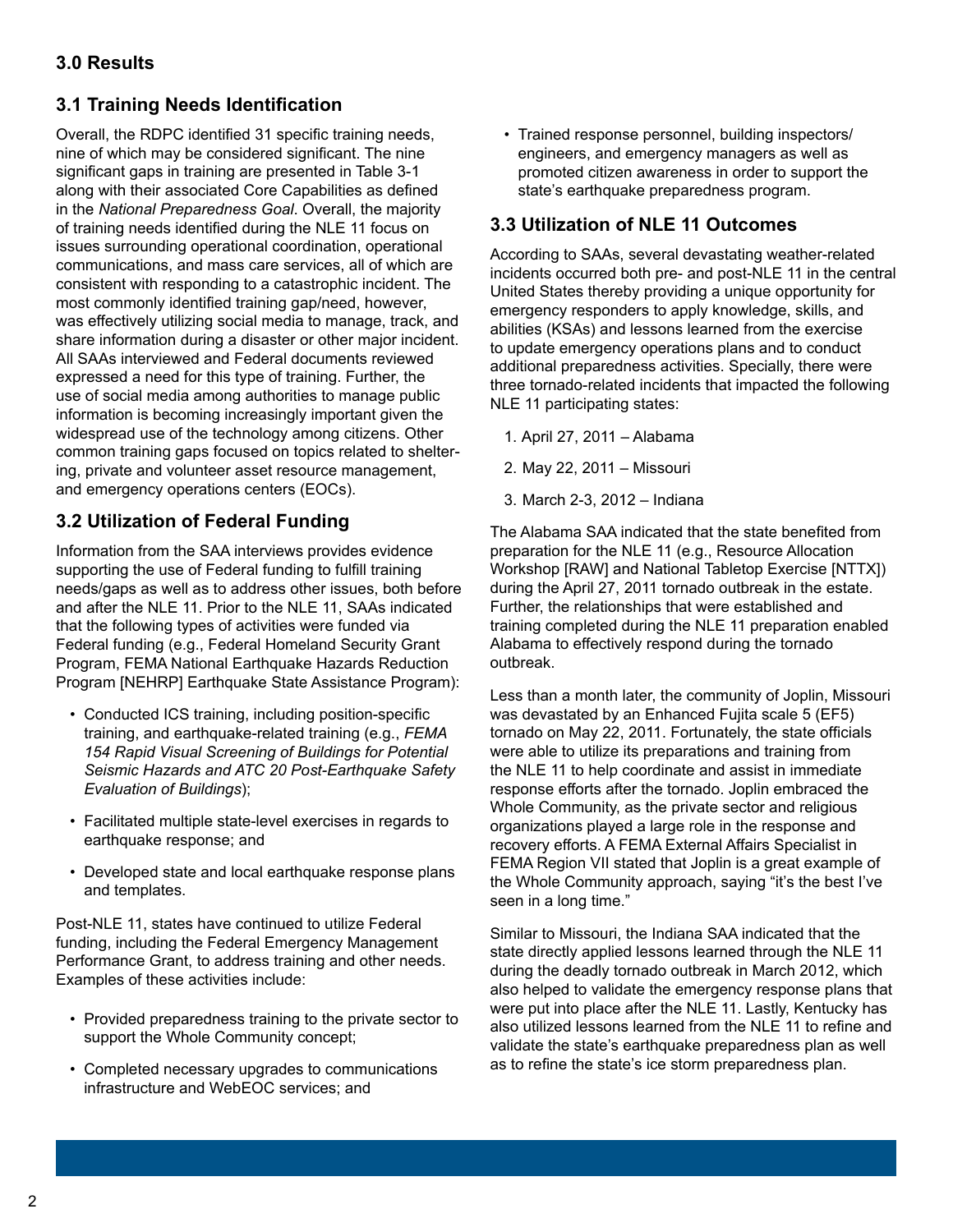# **Table 3-1: NLE 11 Training Needs**

| <b>Training Needs</b>                                                                                                                                                                                                                                            | <b>Core Capabilities</b>                                               |
|------------------------------------------------------------------------------------------------------------------------------------------------------------------------------------------------------------------------------------------------------------------|------------------------------------------------------------------------|
| Effectively utilize social media to manage, track, and<br>share information during a disaster.                                                                                                                                                                   | <b>Public Information and Warning</b>                                  |
| Training and planning to achieve communications<br>after a catastrophic incident to ensure that state and<br>local governments can communicate with populations<br>without power.                                                                                | <b>Operational Communications</b>                                      |
| Personnel training to staff mass care services (e.g.,<br>shelters) for the general, functional needs, medical<br>needs, and pet populations.                                                                                                                     | Mass Care Services, Housing                                            |
| Properly identify, and when to relocate to, alternate<br>operational facilities related to mass care services when<br>primary locations are damaged and/or destroyed (e.g.,<br>hospitals, shelters).                                                             | Mass Care Services, Housing                                            |
| Distribution of resources obtained from private sector<br>and volunteer organizations.                                                                                                                                                                           | Operational Coordination, Public and Private Services<br>and Resources |
| Effectively inventory, deploy, and/or track registered<br>nongovernmental organizations (NGOs) and private<br>search, rescue, recovery, and disaster medical assets.                                                                                             | Operational Coordination, Public and Private Services<br>and Resources |
| Incident decision support software (e.g., WebEOC)<br>training in state and local emergency operations<br>centers (EOCs) for staff, emergency support function<br>(ESF) partners, and volunteers.                                                                 | <b>Operational Coordination</b>                                        |
| Personnel training on how to make more efficient use of<br>local and state EOC space and staffing during cata-<br>strophic incidents.                                                                                                                            | <b>Operational Coordination</b>                                        |
| Training for amateur (HAM) radio operators, to include<br>National Incident Management System (NIMS) and<br>Incident Command System (ICS), to be an alternate<br>communications channel in the event that primary com-<br>munications infrastructure is damaged. | <b>Operational Communications</b>                                      |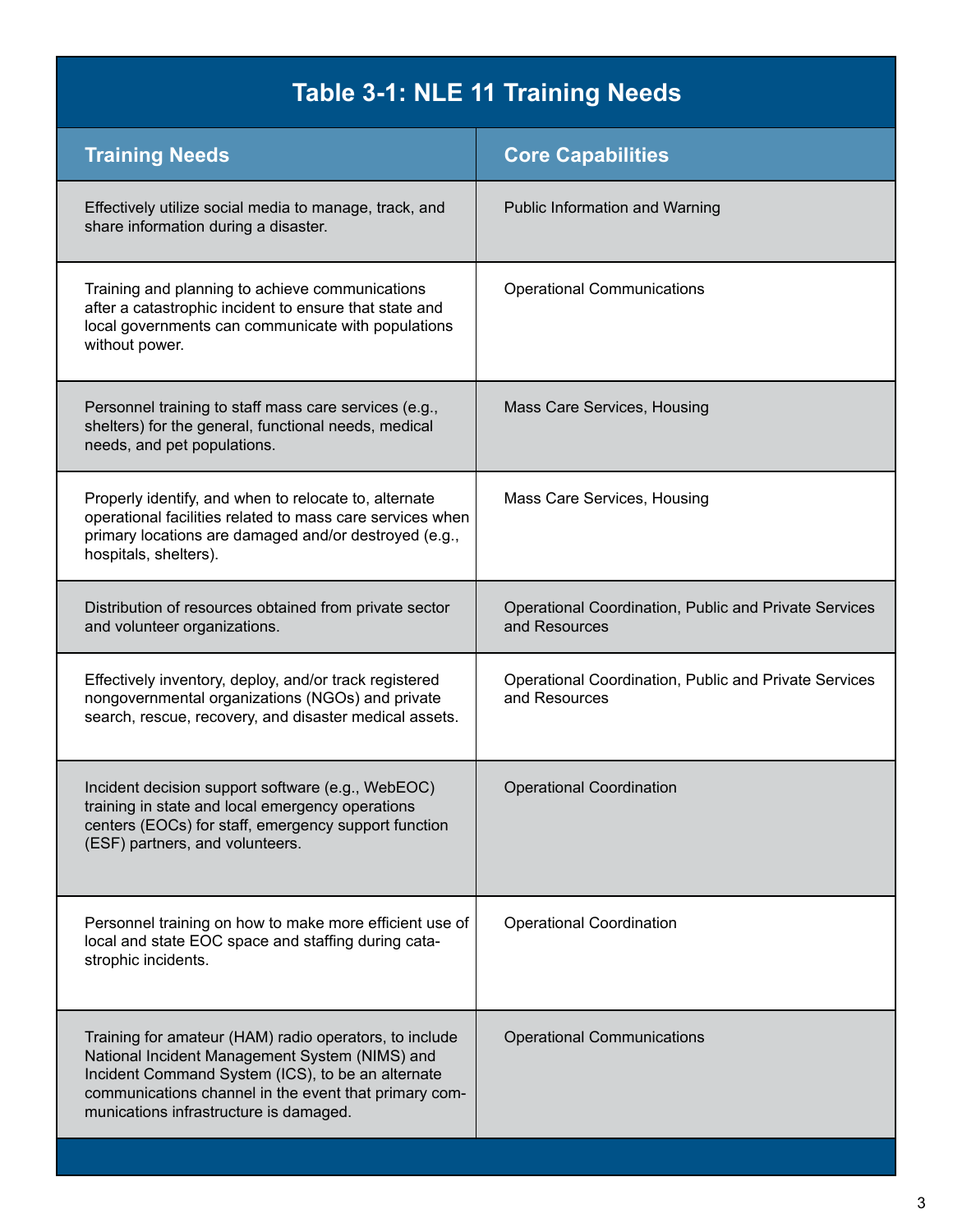#### **4.0 FEMA-Sponsored Training**

FEMA serves the emergency response community by providing various avenues for responders to obtain needed training through the National Training and Education Division (NTED) as well as the Center for Domestic Preparedness (CDP), Emergency Management Institute (EMI), and the National Fire Academy (NFA). The RDPC conducted a comparison of NLE 11 training needs/ gaps to current FEMA training curricula to identify needs/

gaps that may require additional coursework. The results of this comparison are presented in Table 4-1. Please note that the course matching is based on information provided in Federal training catalogs (e.g., course title and description) and no additional verification has been performed by the RDPC. Lastly, the scope of this analysis is limited to FEMAsponsored training courses.

#### **Table 4-1: Courses Relating to Identified Training Needs Training Needs Core Capabilities Related Courses** Effectively utilize social media to manage, track, and share information during a disaster. Public Information and Warning *AWR 209 Dealing with the Media: A Short Course for Rural First Responders E/L 105 Public Information and Warning IS-29 Public Information Officer Awareness IS-42 Social Media in Emergency Management PER 300 Social Media for Natural Disaster Response and Recovery* Training and planning to achieve communications after a catastrophic incident to ensure that state and local governments can communicate with populations without power. **Operational Communications** *AWR 301-W Basics of Continuity Planning E 969 NIMS ICS All-Hazards Position Specific: Communications Unit Leader (COML) Course IS-242 Effective Communication IS-247 Integrated Public Alert and Warning System (IPAWS) IS-702 NIMS Public Information Systems IS-704 NIMS Communications and Information Management IS-802 Emergency Support Function #2 – Communications MGT 416 Continuity of Government Operations for Rural Communities* Personnel training to staff mass care services (e.g., shelters) for the general, functional needs, medical needs, and pet populations. Mass Care Services, Housing *AWR 192-W Effects of Weapons of Mass Destruction Incidents on Mass Sheltering AWR 193-W Effects of Weapons of Mass Destruction on Mass Feeding AWR 194-W Effects of Weapons of Mass Destruction on Bulk Distribution DHS 094 Community Mass Care Management G 108 Community Mass Care Management IS-10 Animals in Disasters: Awareness and Preparedness IS-11 Animals in Disasters: Community Planning IS-806 Emergency Support Function #6 – Mass Care, Emergency Assistance, Housing, and Human Services MGT 403 Response Planning for Functional Needs Populations in Rural Communities*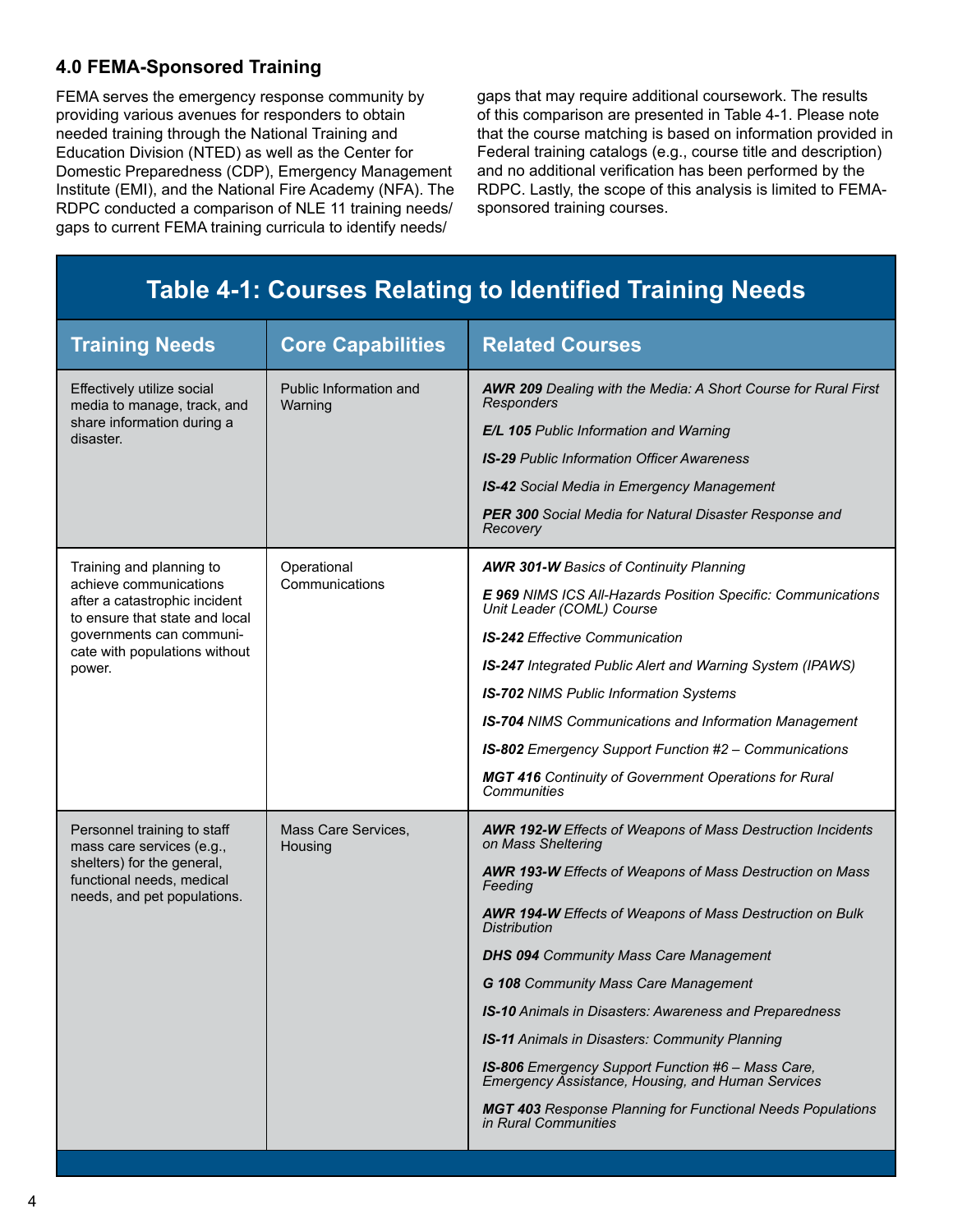| Table 4-1: Courses Relating to Identified Training Needs (cont.)                                                                                                                                              |                                                                                  |                                                                                                                                                                                                                                                                                                                                                                                                                                                                                                                                                                                                                                                                                                                 |  |
|---------------------------------------------------------------------------------------------------------------------------------------------------------------------------------------------------------------|----------------------------------------------------------------------------------|-----------------------------------------------------------------------------------------------------------------------------------------------------------------------------------------------------------------------------------------------------------------------------------------------------------------------------------------------------------------------------------------------------------------------------------------------------------------------------------------------------------------------------------------------------------------------------------------------------------------------------------------------------------------------------------------------------------------|--|
| <b>Training Needs</b>                                                                                                                                                                                         | <b>Core Capabilities</b>                                                         | <b>Related Courses</b>                                                                                                                                                                                                                                                                                                                                                                                                                                                                                                                                                                                                                                                                                          |  |
| Properly identify, and when<br>to relocate to, alternate<br>operational facilities related<br>to mass care services<br>when primary locations are<br>damaged and/or destroyed<br>(e.g., hospitals, shelters). | Mass Care Services.<br>Housing                                                   | AWR 301-W Basics of Continuity Planning<br>IS-546 Continuity of Operations Awareness Course<br>IS-547 Introduction to Continuity of Operations<br>IS-806 Emergency Support Function #6 - Mass Care,<br>Emergency Assistance, Housing, and Human Services<br><b>MGT 381 Business Continuity and Emergency Management</b><br><b>MGT 416</b> Continuity of Government Operations for Rural<br>Communities                                                                                                                                                                                                                                                                                                          |  |
| Distribution of resources<br>obtained from private sector<br>and volunteer organizations.                                                                                                                     | Operational Coordination,<br><b>Public and Private Services</b><br>and Resources | E/L 289 State Volunteer Donations Management<br><b>IS-244</b> Developing and Managing Volunteers<br><b>IS-26</b> Guide to Points of Distribution<br><b>IS-702 NIMS Resource Management</b><br><b>MGT 339 Resource Inventory Management for Rural</b><br>Communities                                                                                                                                                                                                                                                                                                                                                                                                                                             |  |
| Effectively inventory, deploy,<br>and/or track registered<br>nongovernmental organiza-<br>tions (NGOs) and private<br>search, rescue, recovery,<br>and disaster medical assets.                               | Operational Coordination,<br><b>Public and Private Services</b><br>and Resources | E/L 289 State Volunteer Donations Management<br><b>IS-244</b> Developing and Managing Volunteers<br>IS-288 The Role of Voluntary Agencies in Emergency<br>Management<br>IS-660 Introduction to Public-Private Partnerships<br>IS-662 Improving Preparedness and Resilience Through<br><b>Public-Private Partnerships</b><br><b>IS-702 NIMS Resource Management</b><br><b>MGT 339 Resource Inventory Management for Rural</b><br>Communities<br><b>MGT 381 Business Continuity and Emergency Management</b><br><b>MGT 405 Mobilizing Faith-Based Community Organizations in</b><br><b>Preparing for Disaster</b><br>PER 280 Strengthening Cooperative Efforts Among Public<br>Safety and Private Sector Entities |  |
| Incident decision support<br>software (e.g., WebEOC)<br>training in state and local<br>EOCs for staff, ESF partners,<br>and volunteers.                                                                       | Operational Coordination                                                         | No courses identified; possibly vendor specific and/or<br>dependent                                                                                                                                                                                                                                                                                                                                                                                                                                                                                                                                                                                                                                             |  |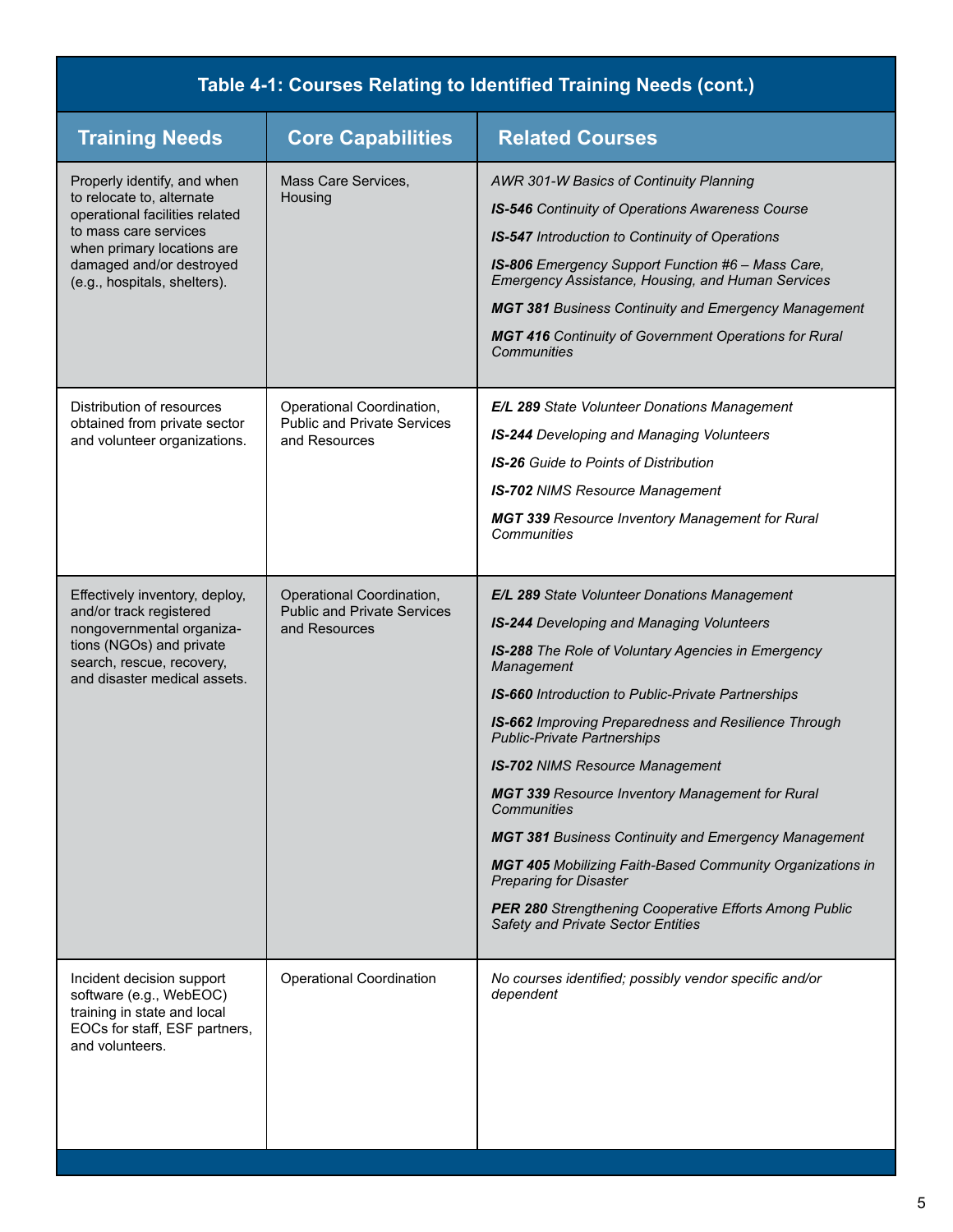| Table 4-1: Courses Relating to Identified Training Needs (cont.)                                                                                                                                            |                                 |                                                                                                                                                                                                                                         |  |
|-------------------------------------------------------------------------------------------------------------------------------------------------------------------------------------------------------------|---------------------------------|-----------------------------------------------------------------------------------------------------------------------------------------------------------------------------------------------------------------------------------------|--|
| <b>Training Needs</b>                                                                                                                                                                                       | <b>Core Capabilities</b>        | <b>Related Courses</b>                                                                                                                                                                                                                  |  |
| Personnel training on how to<br>make more efficient use of<br>local and state EOC space<br>and staffing during cata-<br>strophic incidents.                                                                 | <b>Operational Coordination</b> | Integrated Emergency Management Course (IEMC)<br><b>IS-775 EOC Management and Operations</b><br><b>MGT 346 EOC Emergency Operations for All-Hazards Events</b><br><b>PER 294</b> Testing an Emergency Operations Plan in a Rural<br>EOC |  |
| Training for amateur<br>(HAM) radio operators,<br>to include NIMS and ICS,<br>to be an alternate com-<br>munications channel in the<br>event that primary com-<br>munications infrastructure<br>is damaged. | Operational<br>Communications   | <b>G 251 Amateur Radio Resources</b><br><b>IS 100</b> Introduction to the Incident Command System<br><b>IS 700 National Incident Management System, An</b><br>Introduction                                                              |  |

#### **5.0 Conclusion and Recommendations**

Upon completion of the NLE 11, the RDPC was tasked with conducting an examination to identify state and local training gaps as well as to determine the extent to which Federal funding has been used to fulfill identified needs/ gaps in regards to a national catastrophic incident. The research results identified nine areas that may be considered significant gaps in training. These nine areas focus on issues surrounding operational coordination, operational communications, and mass care services, all of which are consistent with responding to a catastrophic incident. Additionally, the research revealed that Federal funding has been utilized by states pre- and post-NLE 11 to address training needs. Further, states have indicated that they have applied their NLE 11 participatory experiences in responding to actual incidents. Lastly, a review of the existing FEMA-sponsored training courses was conducted, providing evidence that the current Federal courseware may be utilized to fulfill training gaps.

While the results from this research may be used by FEMA and SAAs to structure future training, the findings may also be utilized in broader-scale validation and needs assessment studies. By building upon previous RDPC national training needs studies (see RDPC 2006 and 2009), additional information may be valuable if research was framed around training needs/gaps in relation to a catastrophic incident as presented in the NLE 11 to obtain a more in-depth understanding of the training needs/gaps, especially in small, rural, and remote areas.

Overall, NLE 11 provided participants with a unique opportunity to understand the aftermath of a catastrophic incident without the ramifications of responding to a realworld emergency. The NLE 11 catastrophic earthquake scenario was intended to highlight areas for improvement and the RDPC's research and SAA interviews provided even more depth into the existing training needs and future training and research needed for responding to a catastrophic incident.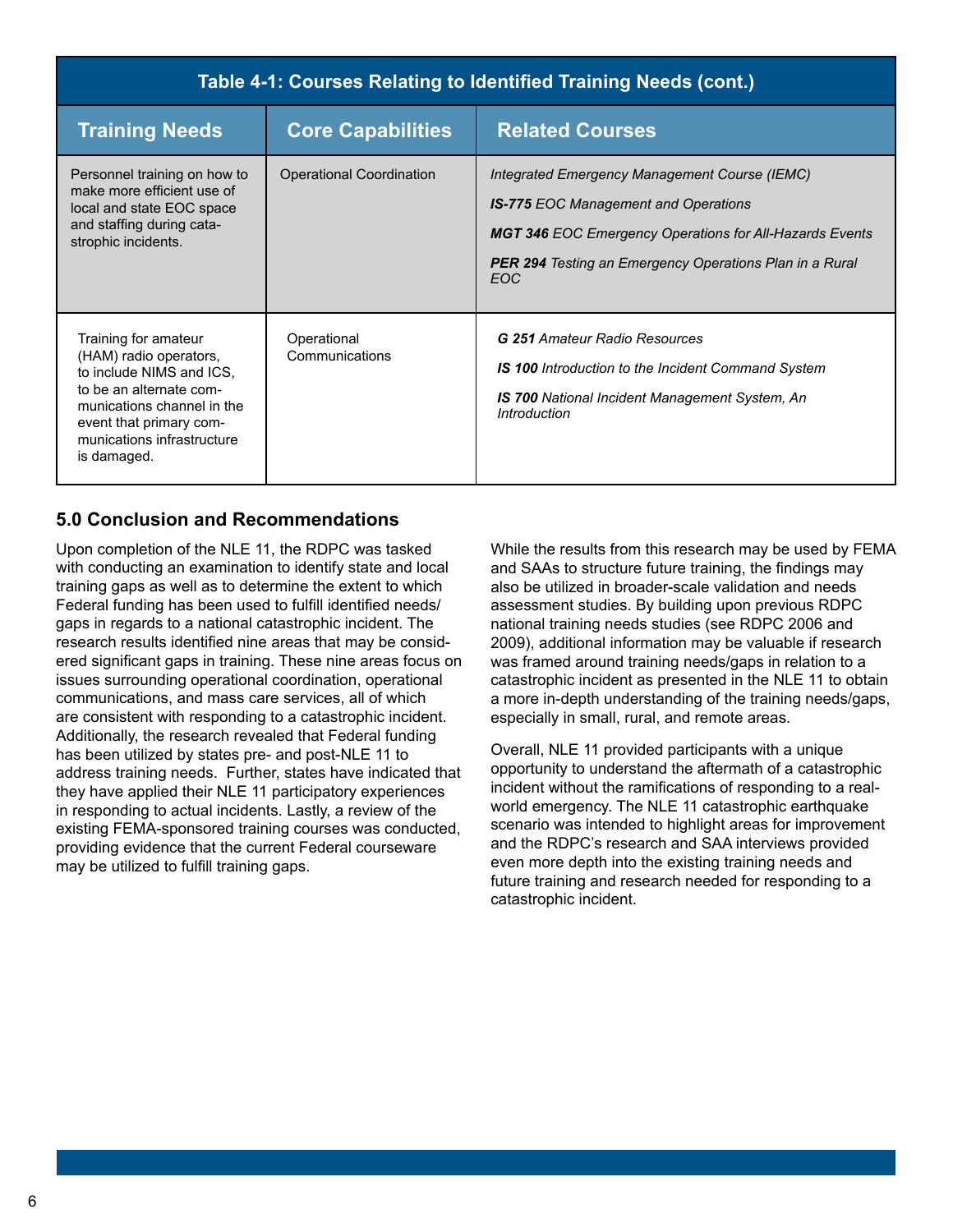#### **6.0 References**

- Commonwealth of Kentucky, Division of Emergency Management (2011). *The National Level Exercise: After Action Review*. Retrieved October 2011 from: http://kyem.ky.gov/Documents/NLE%202011%20After%20Action%20 Review.pdf.
- Federal Emergency Management Agency (2012, *September 26). Federal Sponsored Course Catalog*. Retrieved October 2012 from: https://www.firstrespondertraining.gov/catalogs/federal\_cat.pdf.
- Federal Emergency Management Agency (2012, October 5). *National Training and Education Division Course Catalog*. Retrieved October 2012 from: https://www.firstrespondertraining.gov/catalogs/NTED\_Course\_Catalog.pdf.
- Federal Emergency Management Agency, Emergency Management Institute (2012). *Fiscal Year 2013 Training Catalog: Train, Exercise, Educate*. Retrieved October 2012 from: http://training.fema.gov/EMICourses/docs/FY13%20 Catalog.pdf
- Federal Emergency Management Agency, Emergency Management Institute (2013). *Independent Study Program (ISP): ISP Course List [Web site]*. Retrieved October 2012 from: http://training.fema.gov/IS/crslist.aspx.
- McKay, J. (2012, May/June). Rebuilding Joplin: Nonprofit Attacks the Hurdles of Long-Term Recovery. *Emergency Management*, 3(7), pp. 16-22.
- Rural Domestic Preparedness Consortium (2006). *Assessing the Needs of Rural Emergency Responders: National Training Needs Assessment 2006*. Retrieved October 2012 from: http://www.ruraltraining.org/sites/default/ files/2006%20Needs%20Assessment%20Report.pdf.
- Rural Domestic Preparedness Consortium (2009). *2009 National Training Needs Survey: Research Brief Interdisciplinary*. Retrieved October 2012 from: http://www.ruraltraining.org/sites/default/files/2009%20NTNS%20 Research%20Brief%20-%20Interdisciplinary.pdf.
- State of Arkansas. (2011, August 12). *Draft State of Arkansas After Action Report and Improvement Plan (AAR/ IP): National Level Exercise 2011*. Retrieved October 2012 from: http://www.adem.arkansas.gov/ADEM/Divisions/ Preparedness/Exercise/Documents/Drat\_State\_of\_Arkansas\_NLE%2011\_AAR-IP\_V\_1\_8-12-11.pdf.
- U.S. Department of Homeland Security (2011). *National Preparedness Goal*. Retrieved October 2012 from: http://www. fema.gov/pdf/prepared/npg.pdf
- U.S. Department of Homeland Security, Federal Emergency Management Agency. (2011). *National Level Exercise 2011 (NLE11) Functional Exercise: Final After Action Report (AAR)*. Retrieved October 2012 from Lessons Learned Information Sharing (LLIS): https://www.llis.dhs.gov/.
- U.S. Department of Homeland Security, Federal Emergency Management Agency. (2011). *National Level Exercise 2011 Whole Community Quick Look Report*. Retrieved October 2012 from Lessons Learned Information Sharing (LLIS): https://www.llis.dhs.gov/.